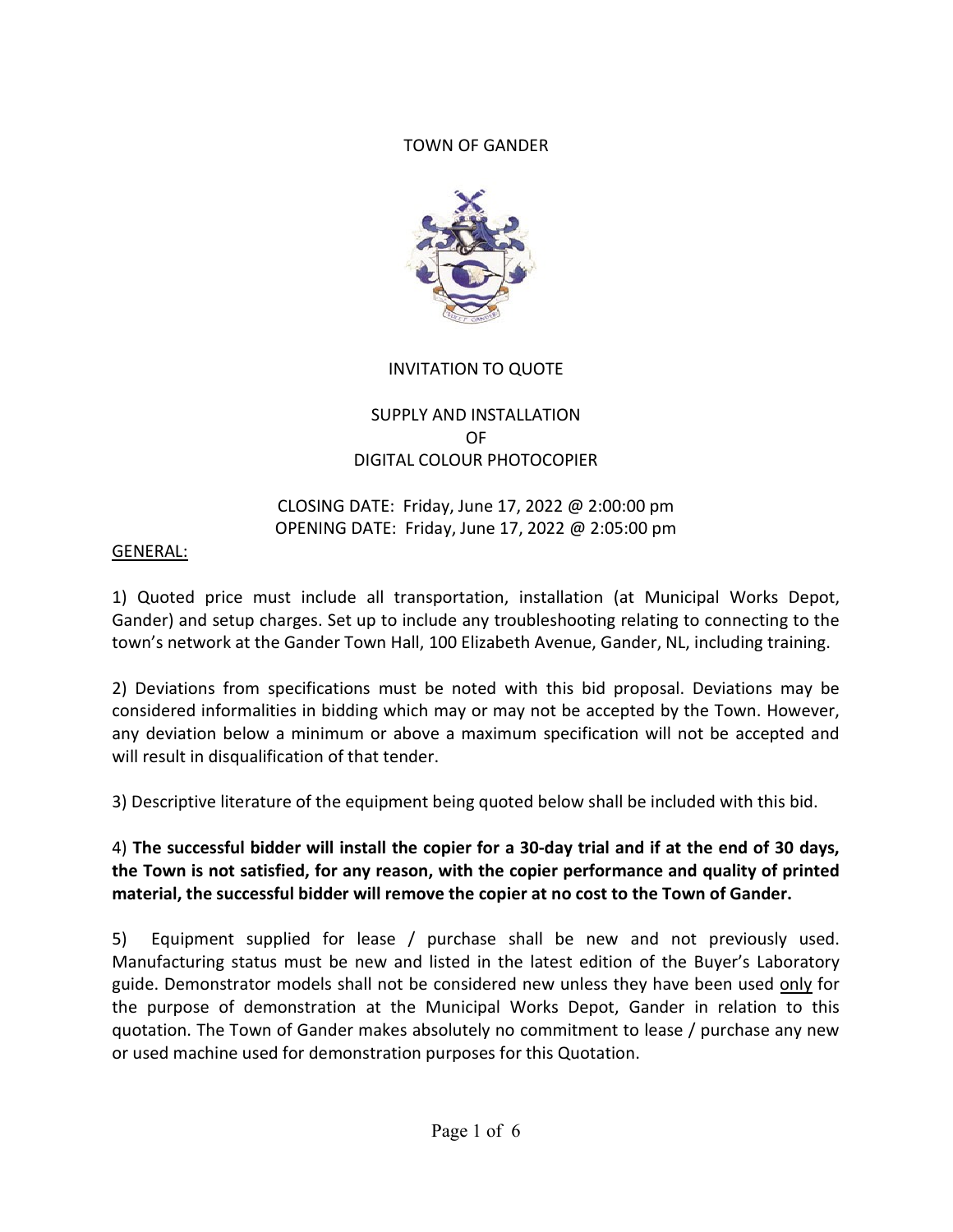6) Equipment must be capable to print and scan from any Windows, up to 10 and a copy of the actual colour quality must be included with your bid.

 7) Bidders are requested to submit a lease cost for a lease of their copier for a 35-month period. If awarded, delivery and lease shall start on June 22.2022.

8) The bidder, by submitting a quote, agrees that it will not claim damages in excess of an amount equivalent to the reasonable costs incurred by the bidder in preparing its bid for matters relating to an agreement or in respect of the competitive process, and the bidder, by submitting a quote, waives any claim for loss of profits if no agreement is made with the bidder.

9) Bidders may submit only one response for this quote.

10) Bidders are to use this form for their bid submission.

11) Amendments to bids already submitted are to be received by the closing time. Persons submitting amendments are advised to contact the Procurement Officer at (709-651-5905) to ensure that it has been properly received. Amendments are to indicate the amount of increase or decrease only in the quoted amount (including HST) and must not show the final revised quoted amount.

12) Evaluation of bids shall be on a life cycle cost basis which shall include the total lease cost, and all maintenance costs for the lease period, as well as adherence to specifications, and performance during evaluation period as noted above.

13) Quotes may be faxed, emailed (to tenders@gandercanada.com), mailed or hand delivered in a sealed envelope with Vendor name and "Invitation to Quote -Supply and delivery of Digital Colour Photocopier" clearly identified in subject line or marked on front of envelope and must be received no later than 2:00:00 pm June 17, 2022 and addressed to:

> Suzanne White Procurement Officer Town of Gander Town Hall, 100 Elizabeth Drive Gander, NL A1V 1G7 Ph: 709-651-5905 Fax: 709-256-2124 tenders@gandercanada.com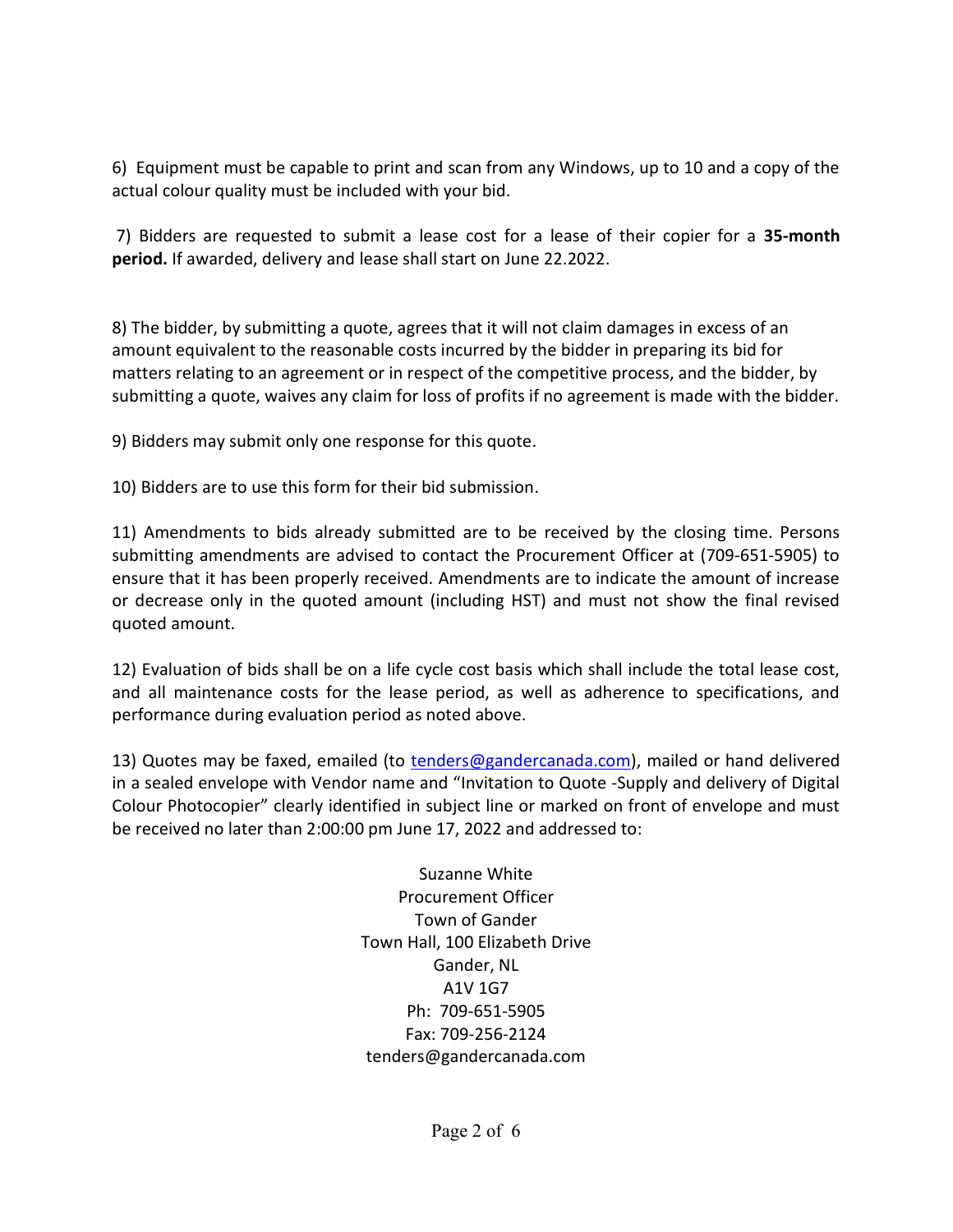The Town of Gander does not bind itself to accept the lowest or any bid.

# **SPECIFICATIONS**

# MAKE, MODEL NO. AND YEAR OF PHOTOCOPIER:

| No. Year                                                                                                                                                                                                        |                              |
|-----------------------------------------------------------------------------------------------------------------------------------------------------------------------------------------------------------------|------------------------------|
| <b>These are Minimum requirements</b>                                                                                                                                                                           | Check and/or note difference |
| 1. Copy speed 45 c.p.m. black (minimum)<br>35 c.p.m. color (minimum)                                                                                                                                            |                              |
| 2. Reversing automatic document feed                                                                                                                                                                            |                              |
| 3. Automatic duplexing                                                                                                                                                                                          |                              |
| 4. Automatic paper select                                                                                                                                                                                       |                              |
| 5. Reduction/Enlargement from 25-400%                                                                                                                                                                           |                              |
| 6. Finisher - collator/stapler only -                                                                                                                                                                           |                              |
| 7. Paper size capability: 8 1/2" x 11";<br>8 1/2" x 14"; 11" x 17"                                                                                                                                              |                              |
| 8. 2,500 sheet capacity main paper<br>tray plus separate 500 sheet legal,<br>and 500 sheet ledger, and 100<br>sheet bypass operation without paper<br>changes. Sheet bypass able to use up<br>to 140 lb. index. |                              |
| 9. Paper weight capacity for large<br>capacity/legal/leger trays - up to 28lb. bond                                                                                                                             |                              |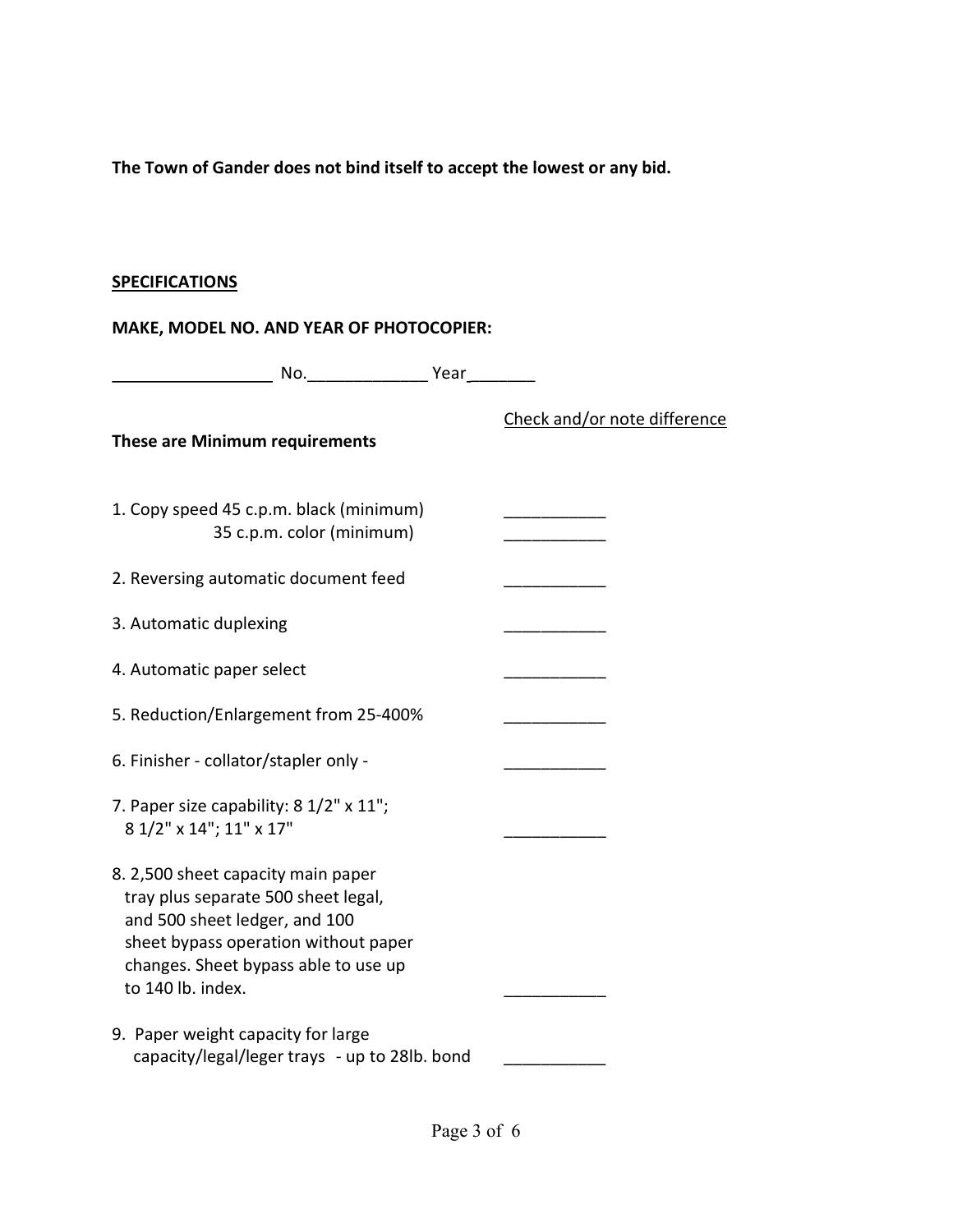| 10. Automatic job recovery for paper<br>misfeeds/jams                                                            |  |
|------------------------------------------------------------------------------------------------------------------|--|
| 11. Interrupt function                                                                                           |  |
| 12. Auditron                                                                                                     |  |
|                                                                                                                  |  |
| 13. Automatic exposure control                                                                                   |  |
| 14. Print Resolution 600 x 600 DPI min.<br>(600 x 2400 DPI with smoothing)                                       |  |
| 15. Energy saver                                                                                                 |  |
| 16. Storage - 320 Gig                                                                                            |  |
| 17. Job management functions                                                                                     |  |
| 18. Network ready scanning                                                                                       |  |
| 19. Memory - 2-4 Gig                                                                                             |  |
| 20. Network ready and feature a single<br>controller board to control all Copy,<br>Print, Scan and Fax functions |  |

### SERVICE/MAINTENANCE:

1. The warranty period for the photocopier listed above is: \_\_\_\_\_\_\_\_\_\_\_\_\_\_\_\_\_\_\_\_\_

2. Cost of maintenance agreement following warranty period is as follows:

Cost per black copy \_\_\_\_\_\_\_\_cents per copy plus H.S.T. Cost per colour copy \_\_\_\_\_\_\_ cents per copy plus H.S.T.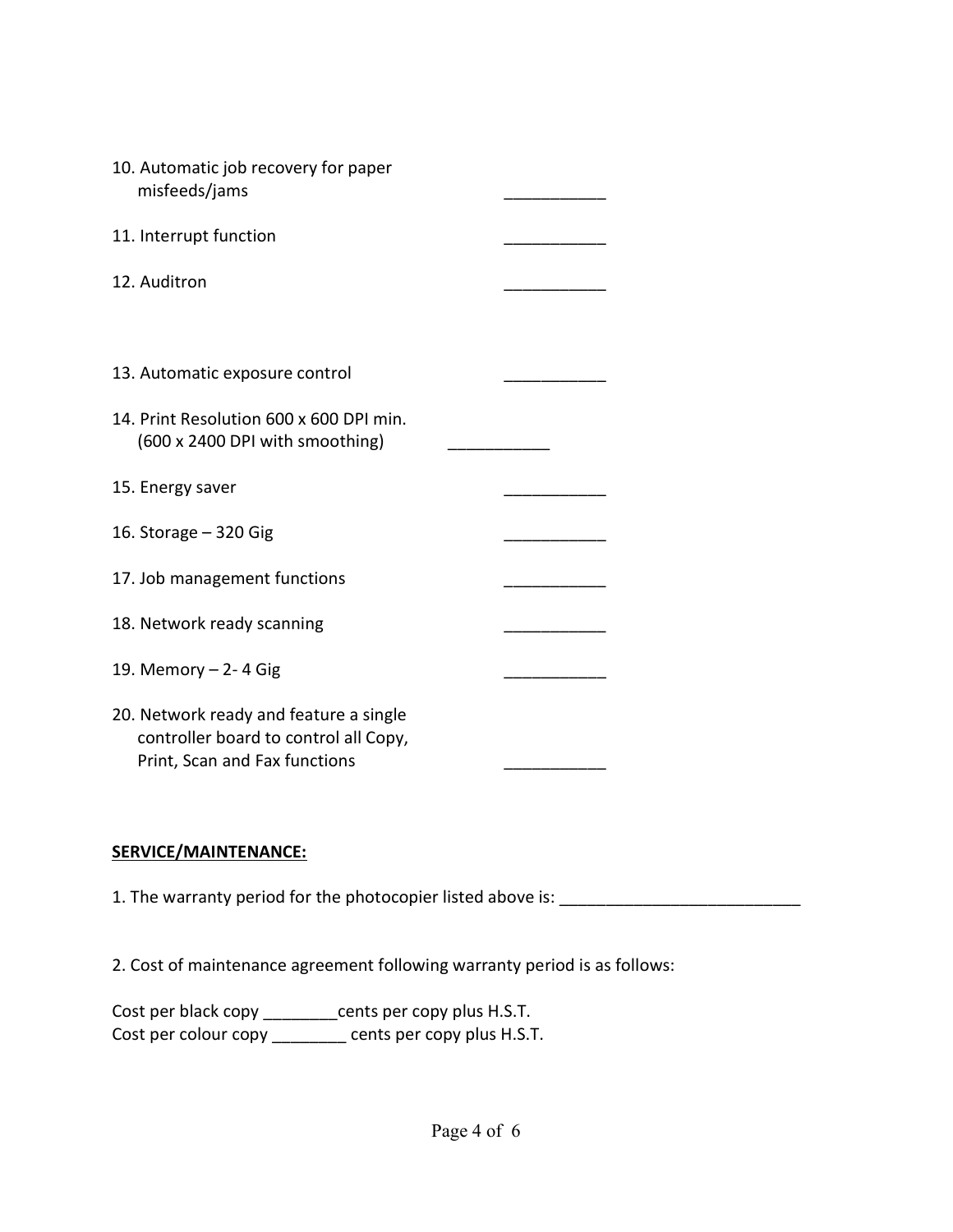3. Maintenance agreement must cover all parts, labour, travel, and other costs to keep copier functioning efficiently.

4. Cost (detailed) of other operating supplies other than paper and staples are to be included in maintenance agreement (i.e. toner, waste tanks, developer, etc.)

5. At the end of the lease the hard drive on the copier is to be removed at no cost to the Town and given to the Manager of IT, unless under the "OPTIONS" (page 6) copier lease is availed of for a minimum of one year.

5. Suppliers may only quote on copiers for which at least two permanent service technicians trained for the repair/maintenance of this copier and are based within 1 hr. driving distance of Gander.

Number as per requirement\_\_\_\_\_\_\_\_\_\_.

Based at \_\_\_\_\_\_\_\_\_\_\_\_\_\_\_\_\_\_\_\_\_\_\_\_\_\_\_\_.

6. Average response time for service calls to the Gander area is: \_\_\_\_\_\_\_\_\_\_\_\_\_\_\_